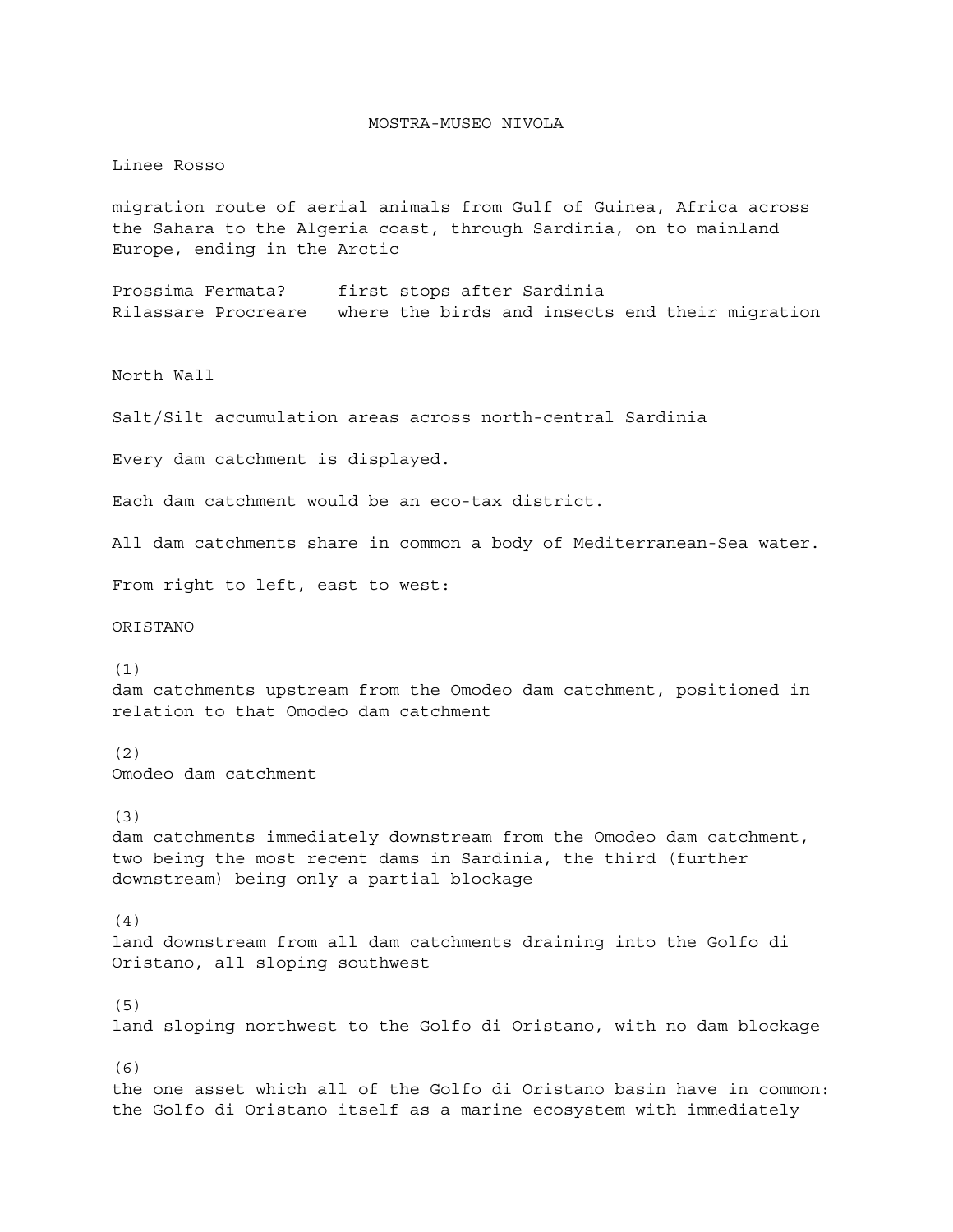inflowing coastal mountains to the north and south OROSEI

Two pieces, mounted on the left-most wall, are of everything draining into the Golfo di Orosei. An important separation occurs at the dam for Lago Cedrino. Waters upstream of the dam, in the reservoir, are full of vegetation, hence eutrophication. They appear very green in a satellite photo. Waters in the sea are remarkably blue, i.e., fairly empty of vegetation.

South Wall

From left to right, east to west

- Sardinia in its sea-bay catchments (also called "hydrometric areas") Each catchment is an eco-tax region.
- Sardinia in those same catchments broken up into dam catchments too. Each piece is an eco-tax district, the dam catchments and downstream lands being subordinate to the coastal waters of sea-bay, or coastal waters. All the districts are parts of a region.

Italy placed within its marine basins. (1) Western Mediterranean, centered on Sardinia, in what could be called the "Mare di Sardegna" (2) Adriatic Basin (3) Ionico Basin

This image was the first saltwater-basin study of Peter Fend, in 1978. It was produced in response to a request by art-patron and bird-advocate Maja Hoffmann for earthworks to be built in the marshlands of the Camargue, southern France. Fend tried to identify the body of seawater in which any earthworks would be placed.

First eco-tax regions for Africa? Gambia River, South Senegal (Casamance River), Canal de Geba. The border of ex-colonies Gambia, Senegal and Guinea-Bissau are adjusted. Three colonial languages are present: English (Gambia), French (Senegal), Portuguese (Guinea-Bissau). Rather than continue with the colonial borders, and rather than try unifying all of a continent, both tasks infeasible, we organize the territory of Africa according to its flows to Salt Sea.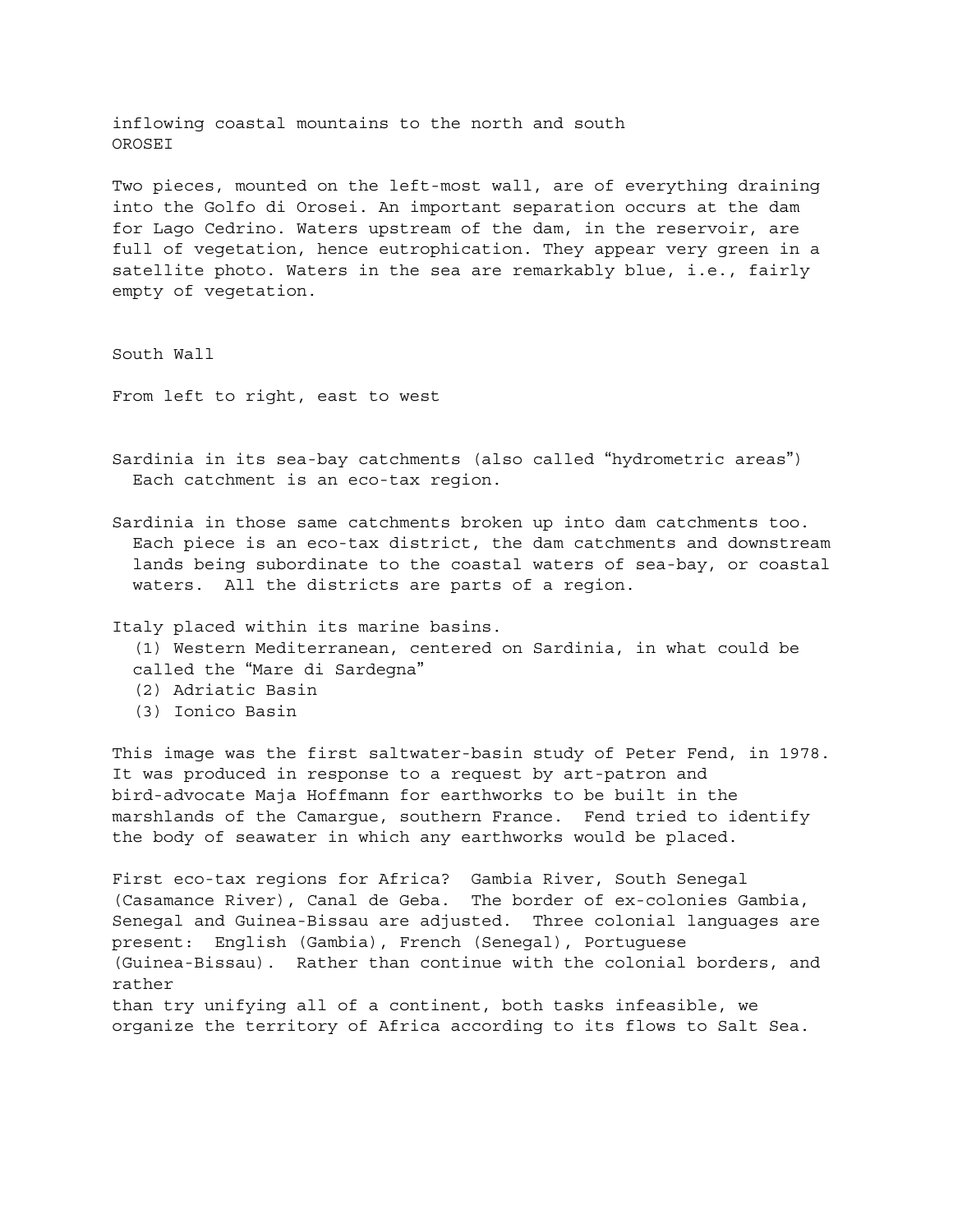On the Floor

Four scenarios for deconstruction of dams, ending the dam catchment as an eco-tax district.

In line with the declared Italian proposal for the United Nations to organize around the oceans, and not the 20th-century power of the permanent members of the United Nations Security Council, there'd be an Italian-led campaign to deconstruct all 500,000 dams of the world, replacing them with white-water rapids over which are suspended lightweight Duchamp/Poncelet waterwheels.

The grave failure of the dam industry has been a supposition that water in Nature is just "water," i.e., a liquid known as H20. In ecological fact, water in nature is a habitat for fish, insects, birds, as much as air is the habitat for us humans. This failure of recognition about water, and about the function in water cycles of flowing rivers, appears in the title of the administration for dams, called "Ente Sardegna del Acque."

Scenarios for dam deconstruction, with dam elements turned to rubble and placed upstream to create white-water habitat, are produced for, from right to left (east to west):

| Lago Torrei  | very small catchment, second-highest elevation                                                         |
|--------------|--------------------------------------------------------------------------------------------------------|
| Lago Omodeo  | the first and biggest reservoir, with probably the<br>biqqest silt accumulation                        |
| Lago Cedrino | the second most-recent reservoir, with serious<br>ecological problems already, due to no dams upstream |
| Lago Gusana  | the largest-volume of water through-flow, with<br>silt/salt/detritus blockage, in Sardinia             |

In the lowest part of each deconstructed dam would remain a pond, where the accumulated silt/salt/detritus can be steadily removed with regular harvesting of water plants. The technique of harvesting, done from boats, is shown in the photo and an image of the two instruments required for the manual work: a sickle, and a wooden mallet. The instruments are practical tools without political meaning. As Fend proved in a reservoir in New Zealand, using such tools, from a boat, only two hours of such harvesting, linked with a digester and storage tank, can yield enough biogas or electricity, from the biomass as fermented, for one month at home supply. This is called working in synch with Nature, not against it.